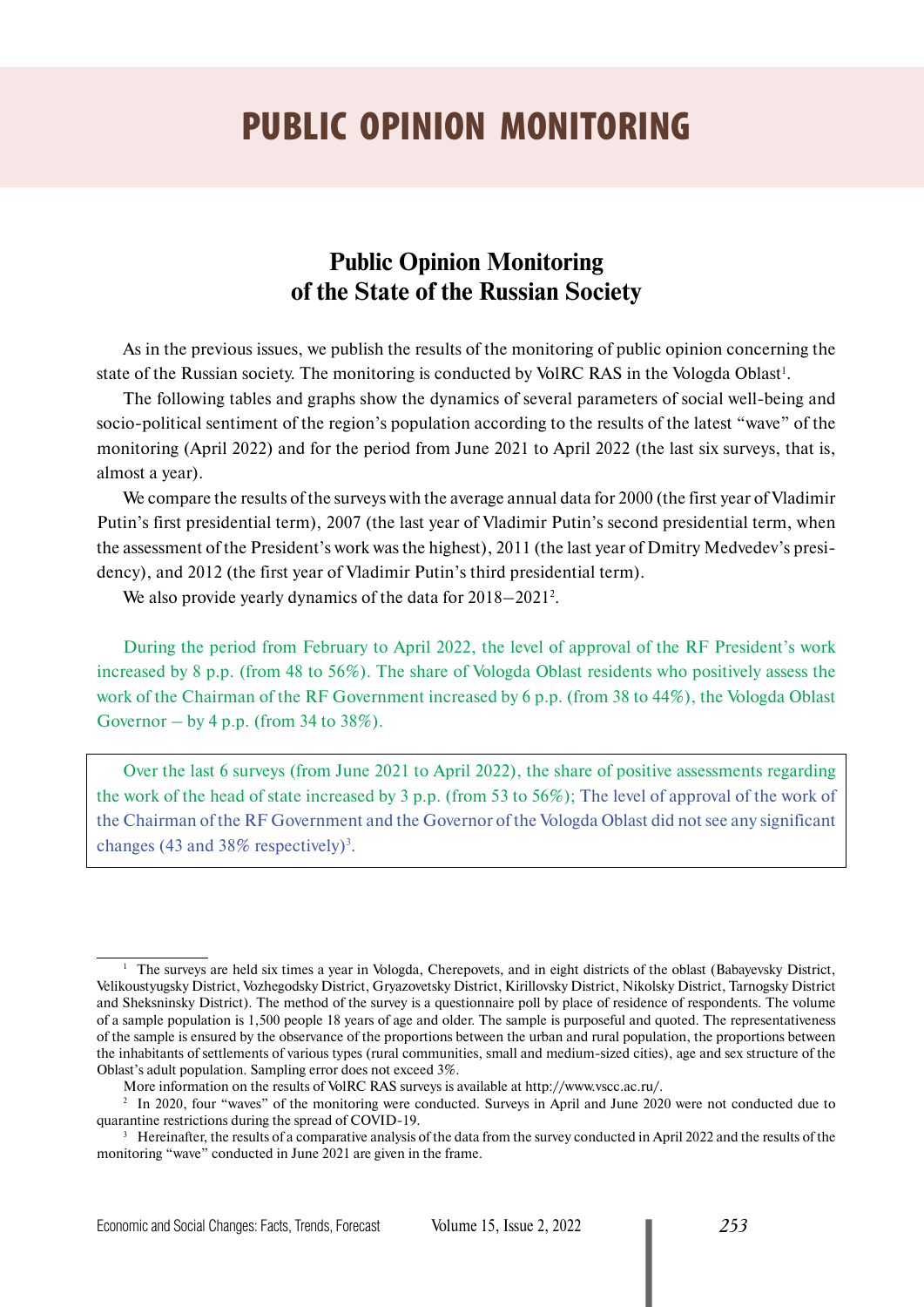| Dynamics of the data for the last 6 surveys<br>Dynamics of average annual data<br>Answer |                            |                          |      |      |      |                                       |      | <b>Dynamics</b><br>$(+/-),$<br>Apr. 2022 to |              |              |              |              |              |              |              |              |
|------------------------------------------------------------------------------------------|----------------------------|--------------------------|------|------|------|---------------------------------------|------|---------------------------------------------|--------------|--------------|--------------|--------------|--------------|--------------|--------------|--------------|
| option                                                                                   | 2000                       | 2007                     | 2011 | 2012 | 2018 | 2019                                  | 2020 | 2021                                        | June<br>2021 | Aug.<br>2021 | Oct.<br>2021 | Dec.<br>2021 | Feb.<br>2022 | Apr.<br>2022 | June<br>2021 | Feb.<br>2022 |
| <b>RF President</b>                                                                      |                            |                          |      |      |      |                                       |      |                                             |              |              |              |              |              |              |              |              |
| approve                                                                                  | 66.0                       | 75.3                     | 58.7 | 51.7 | 66.4 | 55.6                                  | 52.3 | 51.5                                        | 52.5         | 51.6         | 51.9         | 50.6         | 48.0         | 56.3         | $+4$         | $+8$         |
| I don't<br>approve                                                                       | 14.8                       | 11.5                     | 25.5 | 32.6 | 21.7 | 29.8                                  | 32.6 | 32.0                                        | 30.3         | 32.5         | 33.1         | 33.8         | 32.9         | 25.9         | $-4$         | $-7$         |
|                                                                                          |                            |                          |      |      |      | <b>Chairman of the RF Government*</b> |      |                                             |              |              |              |              |              |              |              |              |
| l approve                                                                                | $\overline{\phantom{a}}^*$ | $\rightarrow$            | 59.3 | 49.6 | 48.0 | 41.1                                  | 38.7 | 39.9                                        | 42.2         | 42.7         | 39.7         | 38.3         | 37.6         | 43.6         | $+1$         | $+6$         |
| I don't<br>approve                                                                       |                            | $\overline{\phantom{a}}$ | 24.7 | 33.3 | 31.6 | 38.4                                  | 40.4 | 37.6                                        | 35.1         | 36.0         | 38.3         | 38.9         | 37.7         | 32.5         | $-3$         | $-5$         |
| <b>Vologda Oblast Governor</b>                                                           |                            |                          |      |      |      |                                       |      |                                             |              |              |              |              |              |              |              |              |
| l approve                                                                                | 56.1                       | 55.8                     | 45.7 | 41.9 | 38.4 | 35.7                                  | 35.0 | 36.7                                        | 37.8         | 38.6         | 37.5         | 35.9         | 33.9         | 38.2         | $\Omega$     | $+4$         |
| I don't<br>approve                                                                       | 19.3                       | 22.2                     | 30.5 | 33.3 | 37.6 | 40.2                                  | 42.5 | 40.5                                        | 38.4         | 38.5         | 40.7         | 41.9         | 41.6         | 37.3         | $-1$         | $-4$         |

| How do you assess the current performance of? (% of respondents) |
|------------------------------------------------------------------|
|------------------------------------------------------------------|

The wording of the question: "How do you assess the current work of ...?" According to the survey technique, sampling error does not exceed 3%, so hereinafter changes with a difference of 2 p.p. are not taken into account or are considered insignificant; they are highlighted in blue in the tables. Positive changes are highlighted in green, negative changes are highlighted in red. \*Included in the survey since 2008.





Hereinafter, all graphs show the average annual data for 2000, 2018, 2019, 2020, 2021, as well as the average annual data for the periods 2000–2003, 2004–2007, 2008–2011, 2012–2017, corresponding to the presidential terms.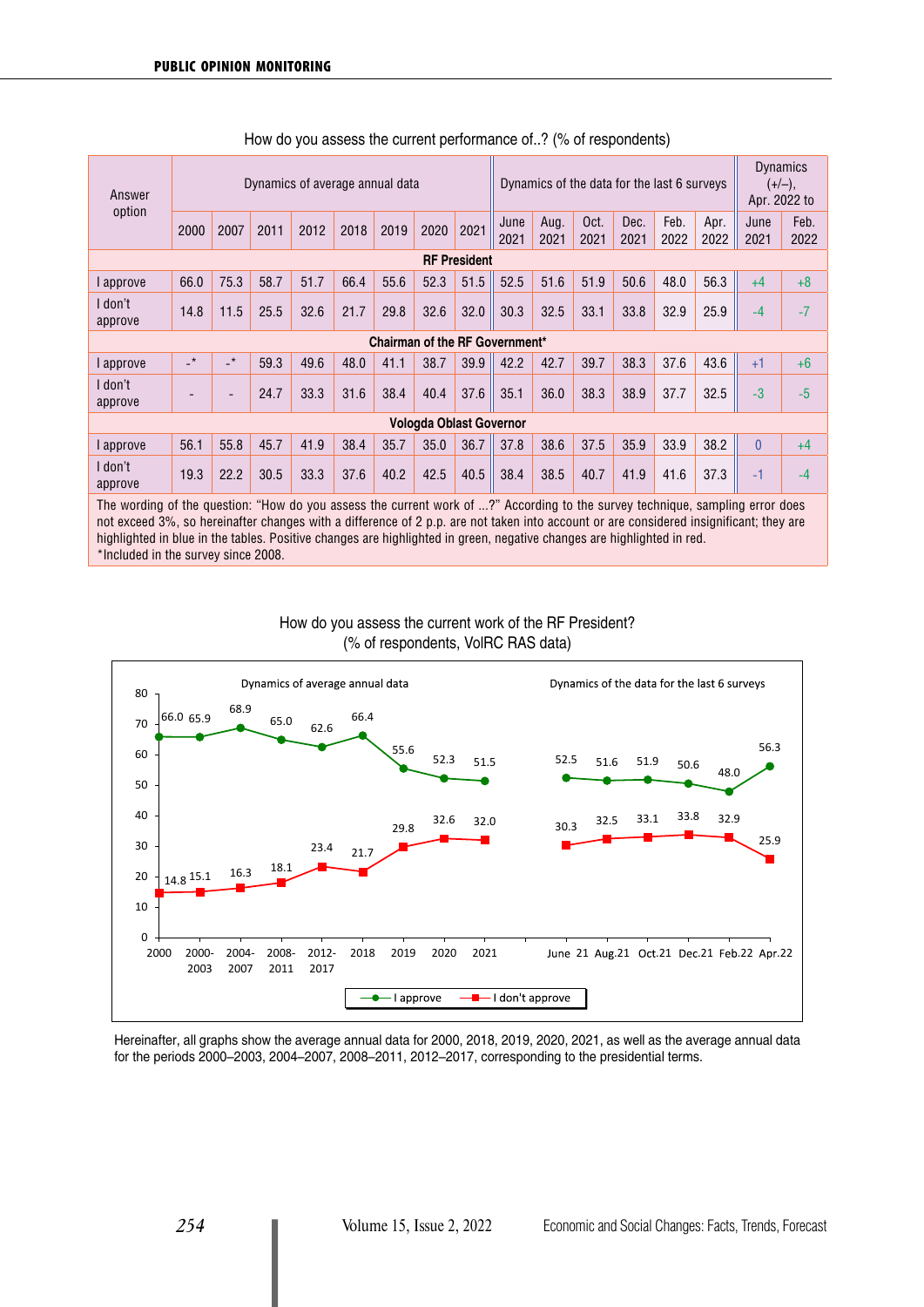#### *For reference:*

*According to VCIOM, the level of approval of the RF President's work increased by 14 p.p. over the past two months (from 65 to 79%). The share of negative assessments decreased by 11 p.p. (from 24 to 13%).*

*Positive changes were observed in April 2022 compared to June 2021: the share of positive assessments of the work of the head of state increased by 17 p.p. (from 62 to 79%), the proportion of negative ones decreased by 15 p.p. (from 28 to 13%).*





| Dynamics $(+/-)$ , April 2022 to |              |                  |  |  |  |  |  |  |  |
|----------------------------------|--------------|------------------|--|--|--|--|--|--|--|
| Answer option                    | June<br>2021 | February<br>2022 |  |  |  |  |  |  |  |
| approve                          | $+17$        | $+14$            |  |  |  |  |  |  |  |
| I disapprove                     | $-15$        | -11              |  |  |  |  |  |  |  |

Question: "In general, do you approve or disapprove of the work of the President of the Russian Federation?" Data for April 2022 – average for two surveys: on April 3, 2022 and April 10, 2022. Source: VCIOM. Available at: https://wciom.ru/

According to Levada-Center\*, the share of positive assessments of the RF President's work in the period from February to April 2022 increased by 12 p.p. (from 71 to 83%), the share of negative assessments decreased by 12 p.p. (from 27 to 15%).

Compared to June 2021, the level of approval of the activities of the head of state increased by 17 p.p. (from 66 to 83%); the proportion of negative judgements decreased by 17 p.p. (from 32 to 15%).





| Dynamics $(+/-)$ , March 2022 to |              |                  |  |  |  |  |  |  |  |
|----------------------------------|--------------|------------------|--|--|--|--|--|--|--|
| Answer option                    | June<br>2021 | February<br>2022 |  |  |  |  |  |  |  |
| approve                          | +17          | $+12$            |  |  |  |  |  |  |  |
| disapprove                       | -17          | $-12$            |  |  |  |  |  |  |  |

Question: "In general, do you approve or disapprove of the work of Vladimir Putin as President of Russia?" Source: Levada-Center\*. Available at: https://www.levada.ru \* Included in the register of foreign agents.

<sup>\*</sup> Included in the register of foreign agents.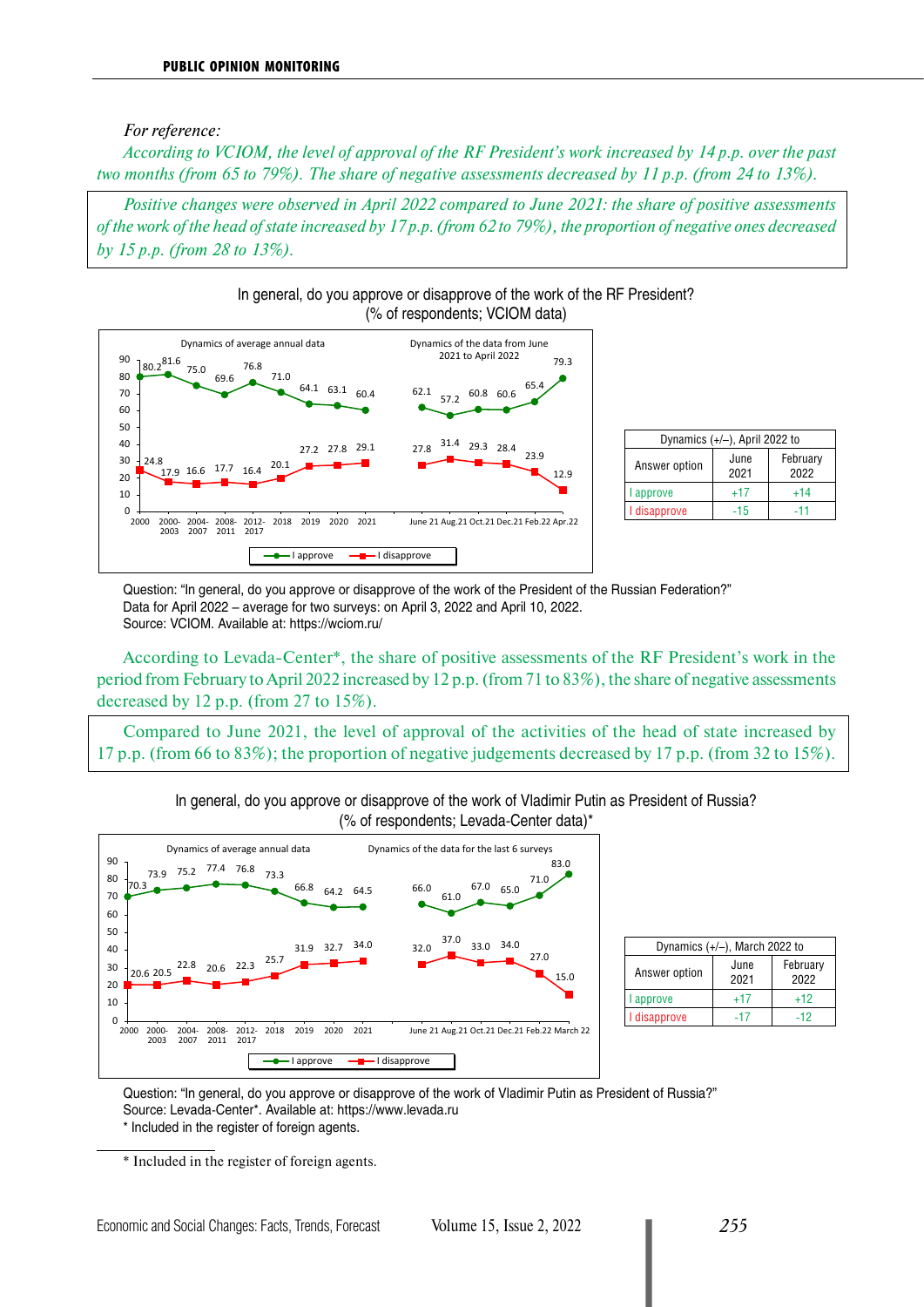In your opinion, how successful is the RF President in coping with challenging issues? (% of respondents; VolRC RAS data)

Over the past two months, the share of those who consider the RF President's work to strengthen Russia's international positions to be successful increased significantly (by 5 p.p., from 42 to 47%). The proportion of those who hold the opposite point of view decreased by 3 p.p. (from 36 to 33%).

Compared to June 2021, there were no significant changes in the assessments of the RF President's success in addressing the problem of strengthening Russia's international position.



| Dynamics $(+/-)$ , April 2022 to |              |                  |  |  |  |  |  |  |  |
|----------------------------------|--------------|------------------|--|--|--|--|--|--|--|
| Answer option                    | June<br>2021 | February<br>2022 |  |  |  |  |  |  |  |
| <b>Successul</b>                 |              | $+5$             |  |  |  |  |  |  |  |
| Unsuccessful                     | LТ           | ч×               |  |  |  |  |  |  |  |

In February – April 2022, the share of Vologda Oblast residents who positively assess the work of the head of state to impose order in the country did not change significantly and amounted to 41–42%.

The same can be said about the comparison of the results of the survey conducted in April 2022 with the results of the "wave" of the monitoring conducted in June 2021.



#### Imposing order in the country

| Dynamics $(+/-)$ , April 2022 to |              |                  |  |  |  |  |  |  |  |
|----------------------------------|--------------|------------------|--|--|--|--|--|--|--|
| Answer option                    | June<br>2021 | February<br>2022 |  |  |  |  |  |  |  |
| Successul                        | +2           | +1               |  |  |  |  |  |  |  |
| <b>Unsuccessful</b>              |              |                  |  |  |  |  |  |  |  |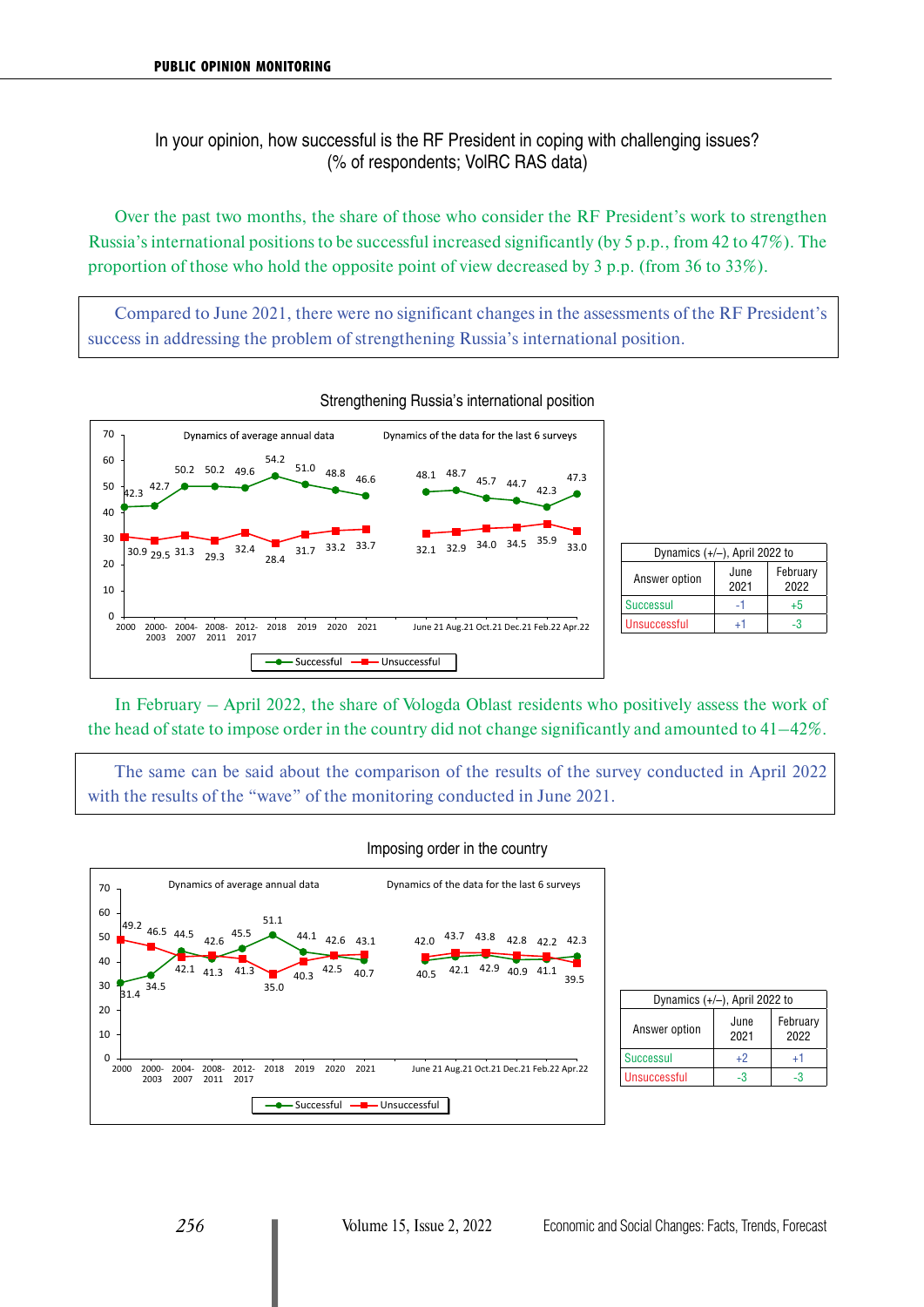Positive changes over the past two months were noted in the dynamics of people's assessments of the RF President's success in protecting democracy and strengthening citizens' freedoms. During this period, the share of positive judgments increased by 4 p.p. (from 32 to 36%), and the proportion of negative assessments decreased by 2 p.p. (from 46 to 44%).

Over the last 6 surveys (from June 2021 to April 2022), there were no significant changes in the estimates of the population.

Protecting democracy and strengthening citizens' freedoms



|                  | Dynamics $(+/-)$ , April 2022 to |                  |
|------------------|----------------------------------|------------------|
| Answer option    | June<br>2021                     | February<br>2022 |
| <b>Successul</b> | 41                               |                  |
| Unsuccessful     |                                  |                  |

### The assessment of the success of the President's work to boost the economy and increase the welfare of citizens in February – April 2022 did not change significantly. The share of positive judgments was  $28-29\%$ , negative  $-57-59\%$ .

The dynamics of population estimates over the past 6 surveys looks a little more positive. From June 2021 to April 2022, the proportion of positive assessments was 27–29%, negative – decreased by 3 p.p. (from 60 to 57%).



| Economic recovery and increase in citizens' welfare |  |  |
|-----------------------------------------------------|--|--|
|                                                     |  |  |

| Dynamics $(+/-)$ , April 2022 to |              |                  |  |  |  |  |  |  |  |  |
|----------------------------------|--------------|------------------|--|--|--|--|--|--|--|--|
| Answer option                    | June<br>2021 | February<br>2022 |  |  |  |  |  |  |  |  |
| <b>Successul</b>                 | +2           | +1               |  |  |  |  |  |  |  |  |
| <b>Unsuccessful</b>              | -3           |                  |  |  |  |  |  |  |  |  |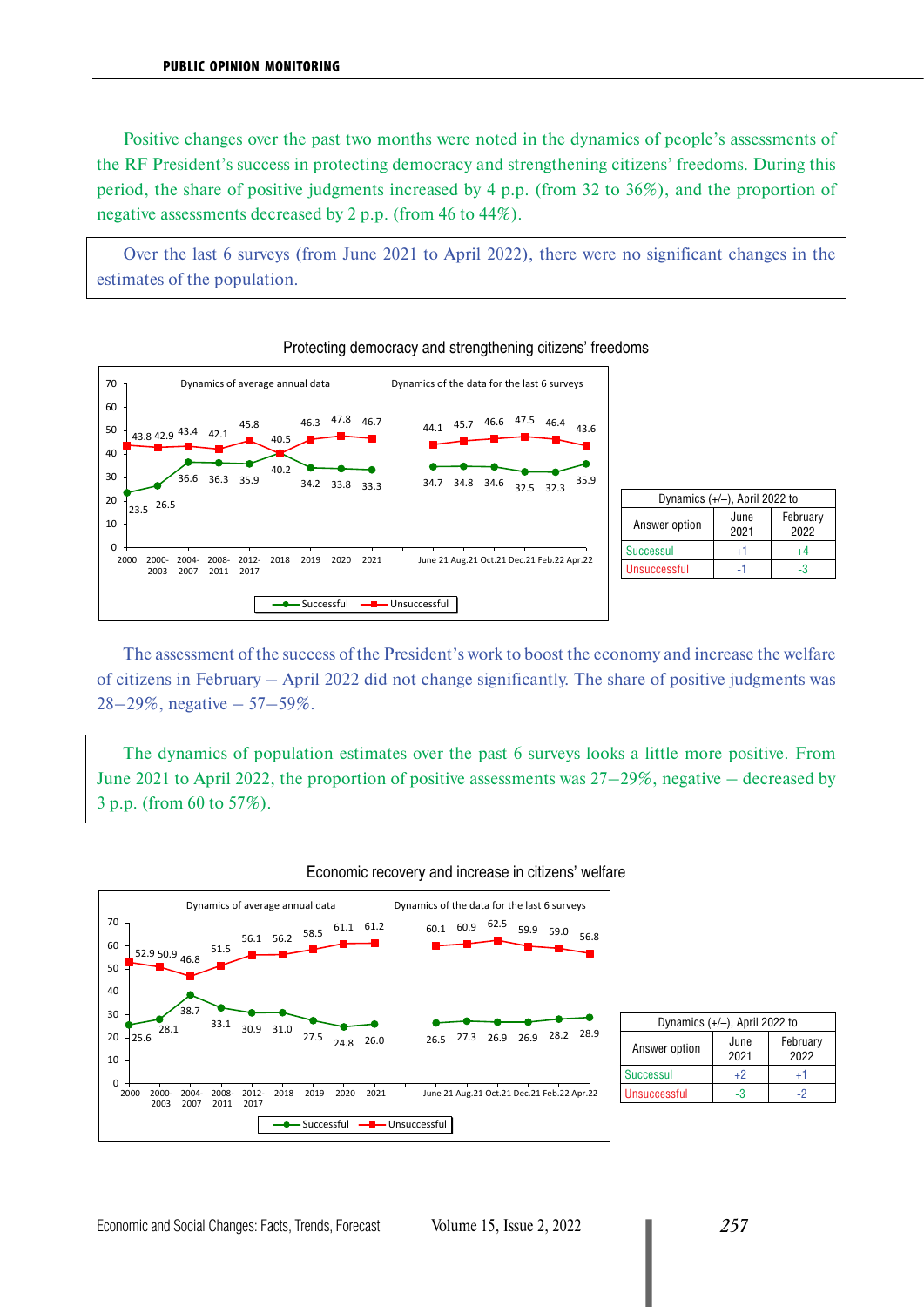The dynamics of political preferences of the region's residents over the past two months show a slight increase in support for the United Russia party (by 3 p.p., from 31 to 34%).

Other than that, the structure of political preferences has not changed. In particular, there still remains a high proportion of people who believe that none of the political parties represented in parliament expresses their interests, or who find it difficult to choose their political preferences (41%).

Compared to June 2021, the share of supporters of parliamentary parties has not changed. However, we should note that during this period the proportion of those who are not satisfied with any of the political forces represented in the State Duma has significantly decreased (by 4 p.p., from 35 to 31%).

|                                            | Dynamics of the data for the last<br>Dynamics of average annual data<br>6 surveys |      |      |                                                |             |      |                                              |                |                          |                          | <b>Dynamics</b><br>$(+/-)$ , Apr.<br>2022 to |      |                          |           |                          |           |           |           |              |                |
|--------------------------------------------|-----------------------------------------------------------------------------------|------|------|------------------------------------------------|-------------|------|----------------------------------------------|----------------|--------------------------|--------------------------|----------------------------------------------|------|--------------------------|-----------|--------------------------|-----------|-----------|-----------|--------------|----------------|
| Party                                      | 2000                                                                              | 2007 | 2011 | Duma<br>Election to the RF State<br>2011, fact | 2012        | 2016 | Elec-tion to the RF State Duma<br>2016, fact | 2018           | 2019                     | 2020                     | Elec-tion to the RF State Duma<br>2020, fact | 2021 | June 2021                | Aug. 2021 | Dct. 2021                | Dec. 2021 | Feb. 2022 | Apr. 2022 | June 2021    | Feb. 2022      |
| <b>United Russia</b>                       | 18.5                                                                              | 30.2 | 31.1 | 33.4                                           | 29.1        | 35.4 | 38.0                                         | 37.9 33.8 31.5 |                          |                          | 49.8                                         | 31.7 | 32.1                     | 31.7      | 32.7                     | 31.9      | 31.1      | 34.2      | $+2$         | $+3$           |
| <b>KPRF</b>                                | 11.5                                                                              | 7.0  | 10.3 | 16.8                                           | 10.6        | 8.3  | 14.2                                         | 9.2            | 8.8                      | 8.4                      | 18.9                                         | 9.3  | 8.1                      | 9.3       | 11.1                     | 10.5      | 9.5       | 11.2      | $+3$         | $+2$           |
| LDPR                                       | 4.8                                                                               | 7.5  | 7.8  | 15.4                                           | 7.8         | 10.4 | 21.9                                         | 9.6            | 9.1                      | 9.5                      | 7.6                                          | 9.9  | 8.5                      | 9.9       | 11.2                     | 9.9       | 9.4       | 7.7       | $-1$         | $-2$           |
| Just Russia<br>- Patriots for<br>the Truth | $\overline{a}$                                                                    | 7.8  | 5.6  | 27.2                                           | 6.6         | 4.2  | 10.8                                         | 2.9            | 3.4                      | 4.7                      | 7.5                                          | 4.7  | 4.1                      | 5.3       | 6.3                      | 6.0       | 5.7       | 4.5       | $\mathbf{0}$ | $-1$           |
| New People*                                |                                                                                   |      | -    |                                                |             |      | -                                            | ۳              | $\overline{\phantom{0}}$ | $\overline{\phantom{0}}$ | 5.3                                          | 2.3  | $\overline{\phantom{0}}$ | -         | $\overline{\phantom{0}}$ | 2.3       | 1.6       | 1.3       |              | $\mathbf{0}$   |
| Other                                      | 0.9                                                                               | 1.8  | 1.9  | $\overline{\phantom{0}}$                       | 2.1         | 0.3  | ÷,                                           | 0.7            | 0.3                      | 0.5                      | ÷,                                           | 0.2  | 0.1                      | 0.2       | 0.5                      | 0.2       | 0.7       | 0.3       | $\Omega$     | 0              |
| None                                       | 29.6                                                                              | 17.8 | 29.4 | ÷,                                             | 31.3        | 29.4 | $\equiv$                                     | 28.5 33.7 34.2 |                          |                          | $\equiv$                                     | 33.9 | 35.4                     | 34.1      | 31.7                     | 29.6      | 32.4      | 30.8      | $-5$         | $-2$           |
| I find it<br>difficult to<br>answer        | 20.3                                                                              | 21.2 | 13.2 | ۳                                              | $11.7$ 12.0 |      | $\equiv$                                     | 11.2 11.0 11.1 |                          |                          | $\equiv$                                     | 10.0 | 11.8                     | 9.6       | 6.6                      | 9.7       | 9.6       | 10.0      | $-2$         | $\overline{0}$ |

#### Which party expresses your interests? (% of respondents; VolRC RAS data)

\* The New People party was elected to the State Duma of the Russian Federation for the first time following the results of the election held on September 17–19, 2021.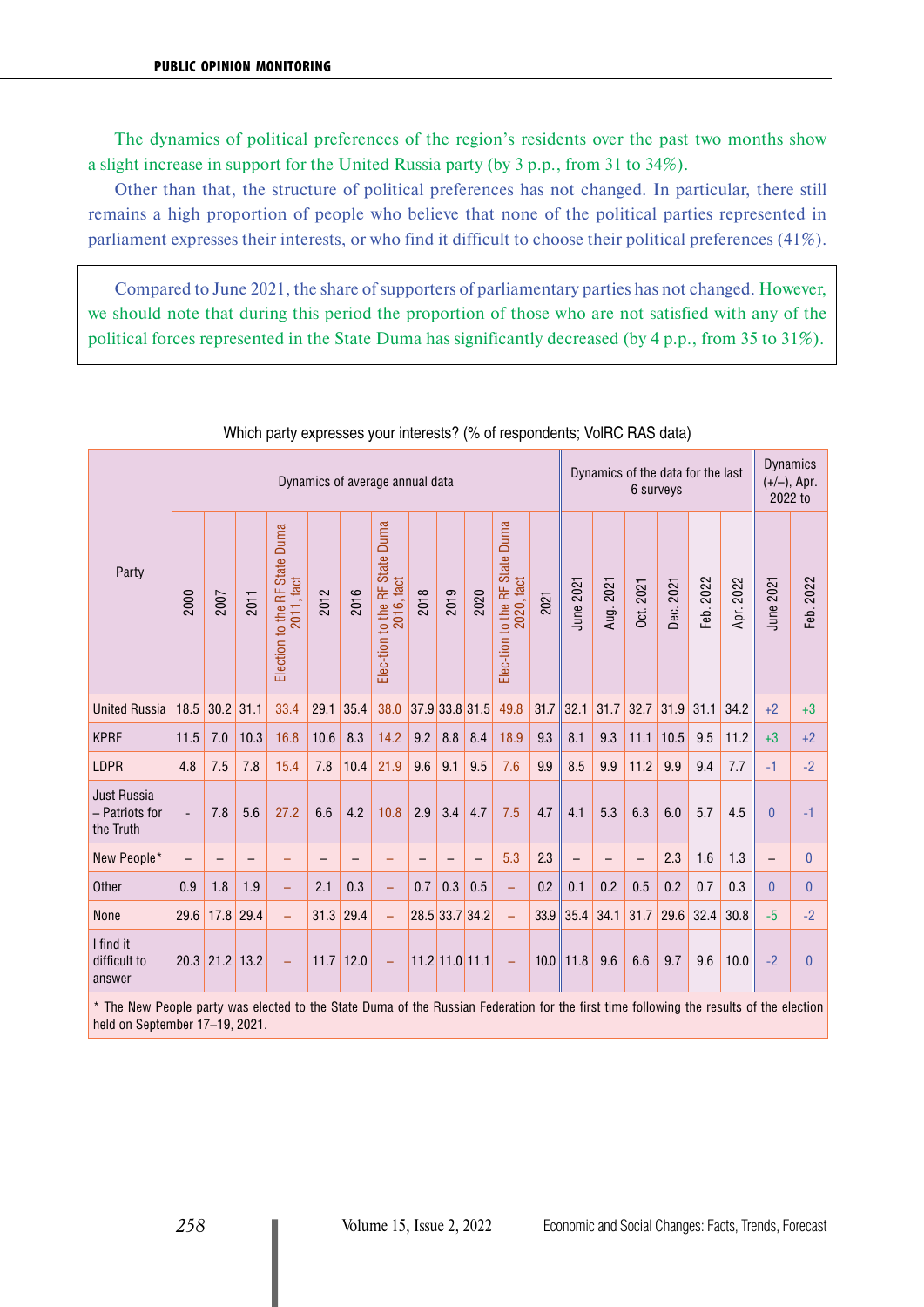In April 2022, the proportion of people who characterize their emotional state as being positive continued to decrease. In December 2021, it was  $72\%$ , in February 2022 – 69%, in April – 67%. The proportion of residents who "feel stress, irritation, fear, sadness" increased by 5 p.p. over the same period (from 24 to 29%).

At the same time, estimates of social mood still correspond to the level of June 2021. Over the past 6 surveys, the share of positive characteristics has not changed and amounts to 66–67%; the proportion of negative ones is 27–29%.



#### Estimation of social condition (% of respondents; VolRC RAS data)

The indicators of the stock of patience in April 2022 remain stable compared to February 2022 and to June 2021: the proportion of people who believe that "everything is not so bad and life is livable; life is hard, but we can endure it" is 76%, the proportion of those who believe that "it's impossible to bear such plight" is 18%.



2021

-1 -1

0 0

February 2022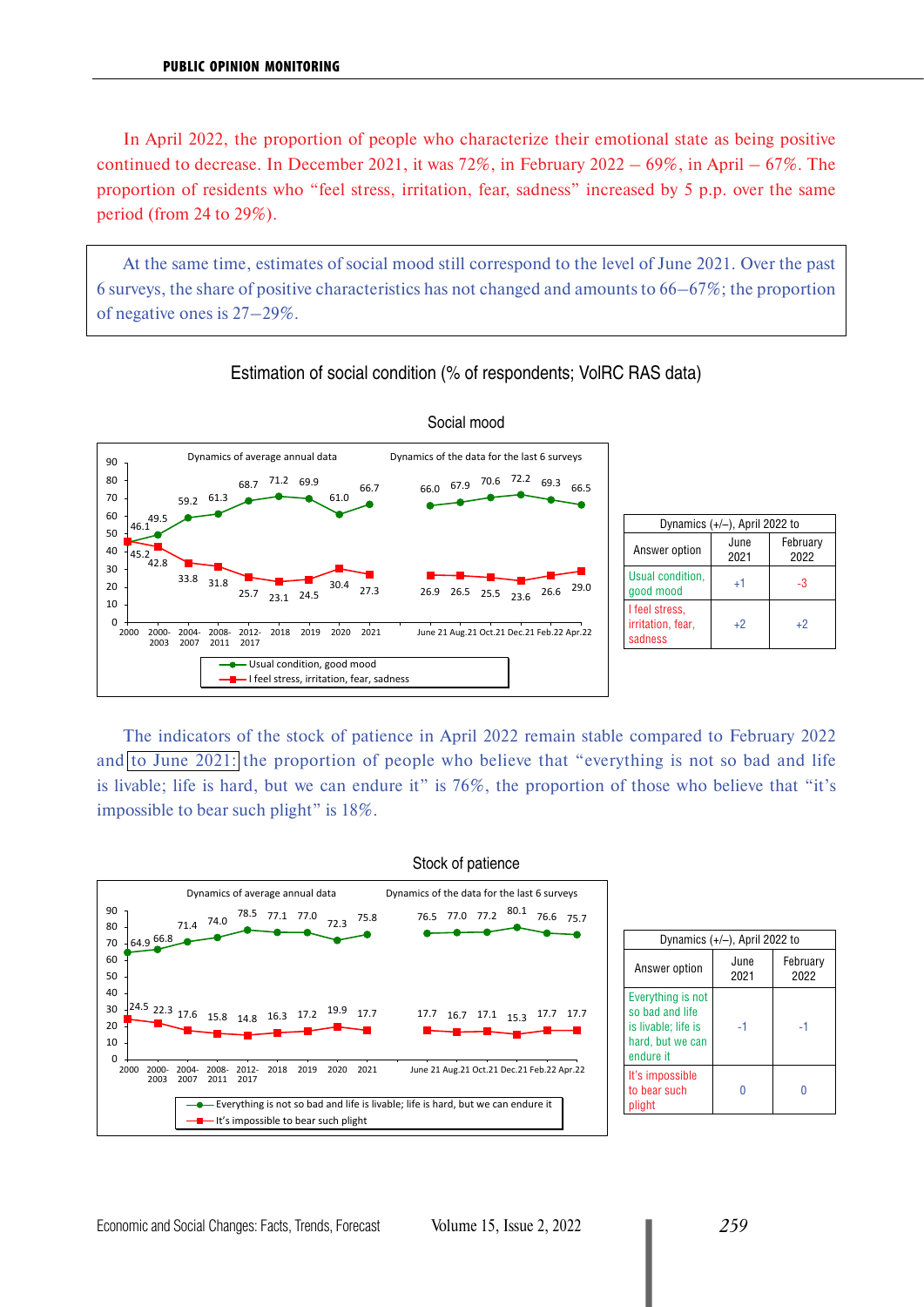In February – April 2022, the proportion of people subjectively classifying themselves as "poor and extremely poor" did not change and amounted to 45%; this is slightly more than the proportion of those who classify themselves as "people with middle income" (41–42%).

Over the last 6 surveys (from June 2021 to April 2022), residents' estimates have not changed significantly.

Social self-identification



| Dynamics $(+/-)$ , April 2022 to |              |                  |  |  |  |  |  |  |  |
|----------------------------------|--------------|------------------|--|--|--|--|--|--|--|
| Answer option                    | June<br>2021 | February<br>2022 |  |  |  |  |  |  |  |
| People with<br>average income    | -1           | -2               |  |  |  |  |  |  |  |
| Poor and<br>extremely poor       | -2           |                  |  |  |  |  |  |  |  |

Question: "Which category do you belong to, in your opinion?"

Over the past two months, the consumer sentiment index has significantly decreased (by 6 p.p., from 86 to 80 points), which indicates a deterioration in people's forecasts regarding the future economic situation in the country and their personal financial situation.

Compared to June 2021, the situation has deteriorated: the consumer sentiment index decreased by 3 points (from 83 to 80 p.).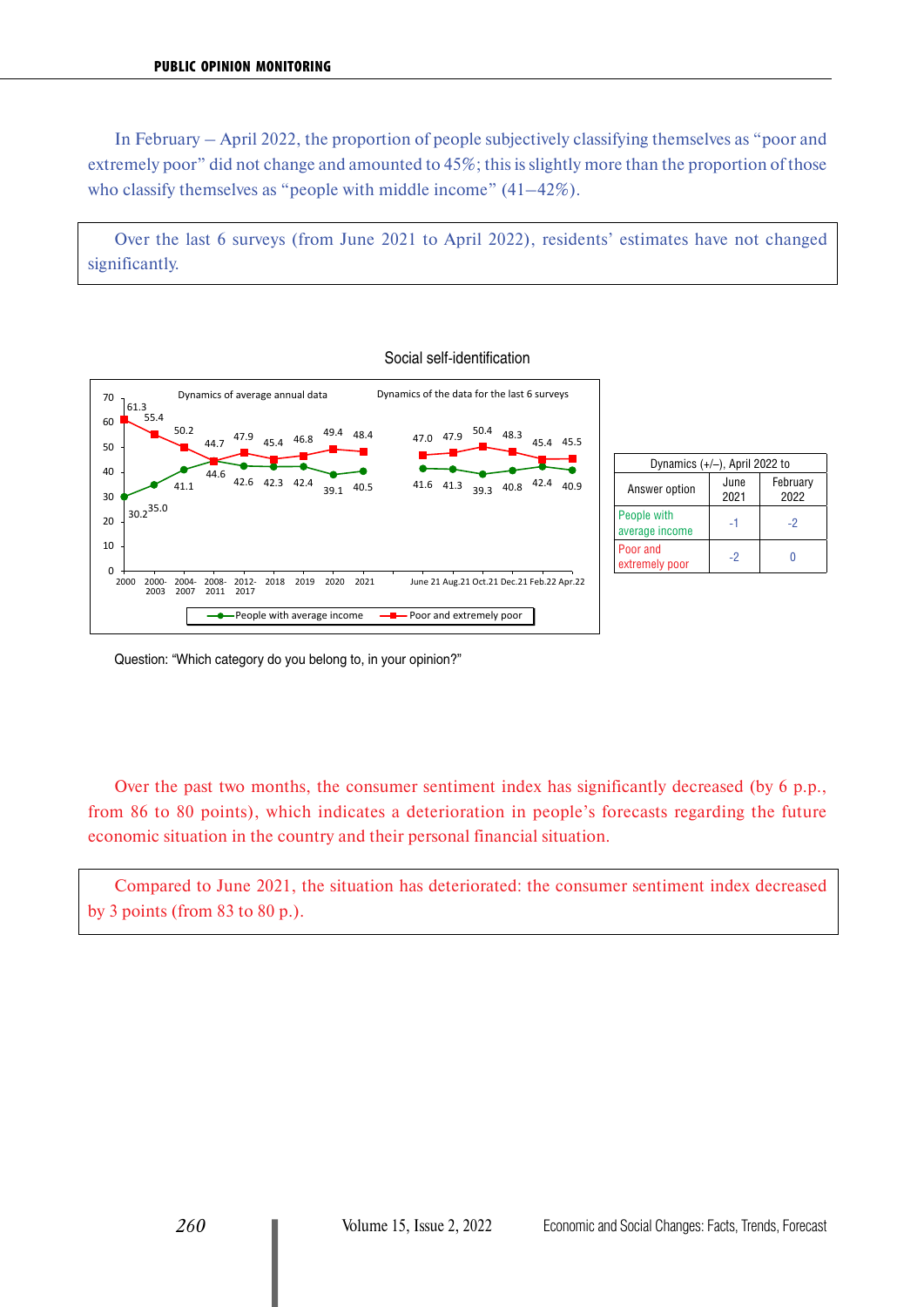

#### Dynamics (+/–), April 2022 to CSI<sup>June</sup> 2021 February 2022 Index value, points  $\begin{vmatrix} -3 & 3 \end{vmatrix}$  -6

#### *For reference:*

*According to the latest data from Levada-Center\* (as of February 2022), the consumer sentiment index nationwide amounted to 74 points, which approximately corresponds to the level of December 2021 and also to the data for June 2021.*





The index is calculated since 2008.

Latest data are as of February 2022. There are no data for the period from April to August 2020. Source: Levada-Center\*. Available at:<https://www.levada.ru/indikatory/sotsialno-ekonomicheskie-indikatory/>

<sup>\*</sup> Included in the register of foreign agents.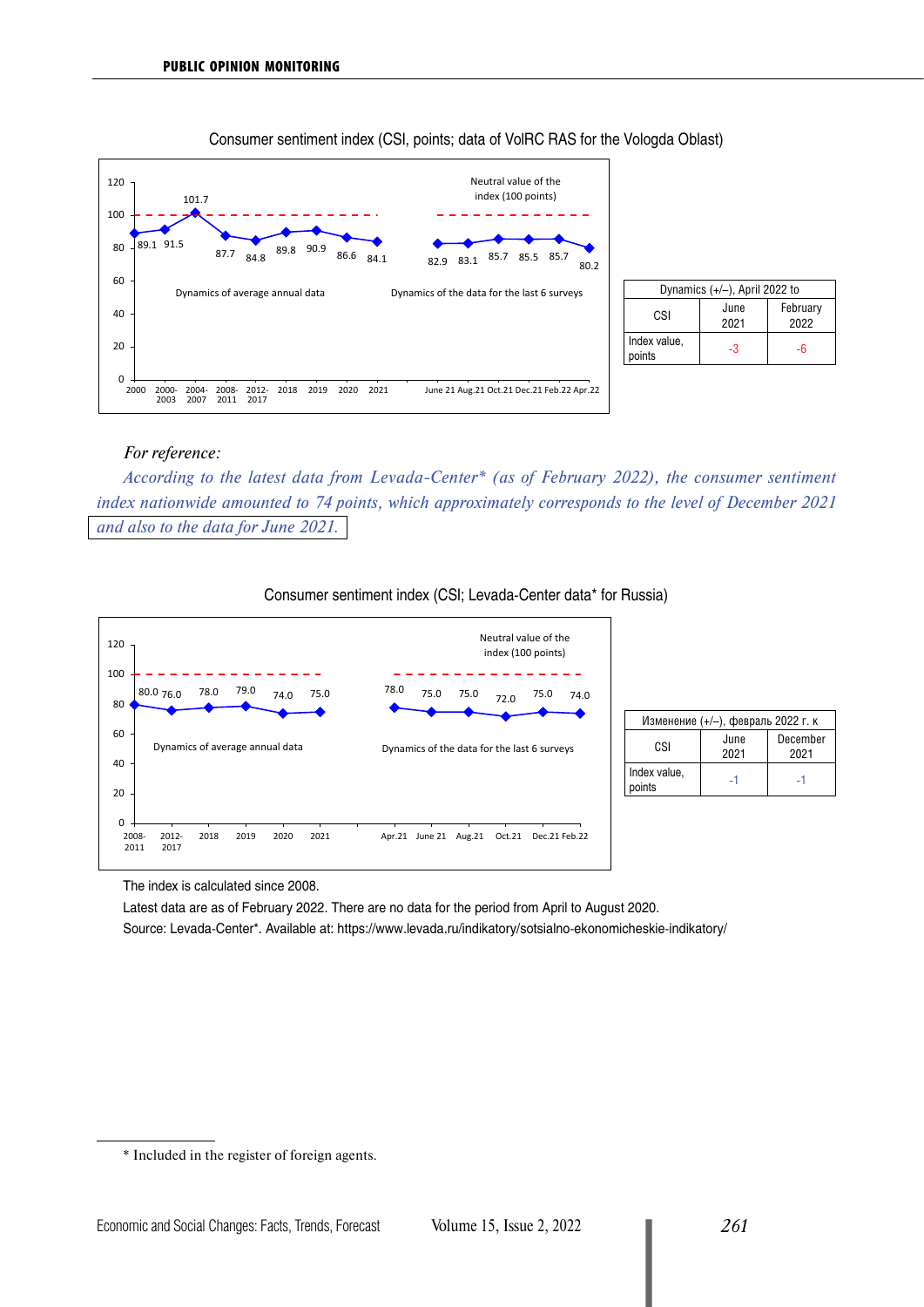In the period from February to April 2022, the share of positive assessments of social mood decreased in 8 of the 14 main socio-demographic groups. The most negative changes are observed among women (by 7 p.p., from 72 to 65%), as well as among people over the age of 55 (by 10 p.p., from 65 to 55%).

The only group in which the assessments social mood have improved over the past two months are people under the age of 30, among whom the share of positive social mood assessments has increased by 7 p.p. (from 75 to 82%).

Over the past 6 surveys (from June 2021 to April 2022), positive dynamics of social mood have been observed in five socio-demographic groups (especially among people under the age of 30, as well as among the least affluent 20%). In three groups, the proportion of those who characterize their mood as "fine, normal, good" decreased (persons over 55 years old; people with higher and incomplete higher education; 60% with the middle income).

| Population                               | Dynamics of average annual data |      |      |      |      |      |      |      | Dynamics of the data for the last 6 surveys |              |              |              |              | <b>Dynamics</b><br>$(+/-)$ , Apr.<br>2022 to |              |                |
|------------------------------------------|---------------------------------|------|------|------|------|------|------|------|---------------------------------------------|--------------|--------------|--------------|--------------|----------------------------------------------|--------------|----------------|
| group                                    | 2000                            | 2007 | 2011 | 2012 | 2018 | 2019 | 2020 | 2021 | June<br>2021                                | Aug.<br>2021 | Oct.<br>2021 | Dec.<br>2021 | Feb.<br>2022 | Apr.<br>2022                                 | June<br>2021 | Feb.<br>2022   |
| <b>Sex</b>                               |                                 |      |      |      |      |      |      |      |                                             |              |              |              |              |                                              |              |                |
| Men                                      | 50.1                            | 65.9 | 64.5 | 69.1 | 72.8 | 70.1 | 60.8 | 65.7 | 65.1                                        | 65.6         | 70.0         | 71.5         | 65.5         | 68.3                                         | $+3$         | $+3$           |
| Women                                    | 43.3                            | 61.7 | 62.0 | 65.8 | 69.8 | 69.6 | 61.2 | 67.4 | 66.7                                        | 69.8         | 70.9         | 72.8         | 72.3         | 65.1                                         | $-2$         | $-7$           |
| Age                                      |                                 |      |      |      |      |      |      |      |                                             |              |              |              |              |                                              |              |                |
| Under 30                                 | 59.1                            | 71.3 | 70.0 | 72.3 | 80.0 | 81.1 | 67.6 | 73.5 | 73.0                                        | 82.3         | 75.3         | 81.9         | 75.3         | 81.8                                         | $+9$         | $+7$           |
| $30 - 55$                                | 44.2                            | 64.8 | 62.5 | 67.9 | 72.6 | 71.2 | 61.8 | 69.5 | 70.0                                        | 71.4         | 70.8         | 75.1         | 70.7         | 71.1                                         | $+1$         | $\overline{0}$ |
| Over <sub>55</sub>                       | 37.4                            | 54.8 | 58.3 | 62.1 | 65.2 | 63.3 | 57.4 | 60.5 | 58.3                                        | 58.1         | 68.3         | 65.2         | 65.3         | 55.2                                         | $-3$         | $-10$          |
| <b>Education</b>                         |                                 |      |      |      |      |      |      |      |                                             |              |              |              |              |                                              |              |                |
| Secondary and<br>incomplete<br>secondary | 41.7                            | 58.4 | 57.4 | 57.2 | 64.8 | 63.2 | 56.1 | 62.1 | 62.5                                        | 63.2         | 64.1         | 69.7         | 68.7         | 63.0                                         | $+1$         | $-6$           |
| Secondary<br>vocational                  | 46.4                            | 64.6 | 63.6 | 66.7 | 72.2 | 72.7 | 63.5 | 66.7 | 66.1                                        | 68.5         | 70.4         | 70.1         | 68.3         | 69.8                                         | $+4$         | $+2$           |
| Higher and<br>incomplete<br>higher       | 53.3                            | 68.6 | 68.3 | 77.0 | 76.8 | 73.4 | 63.3 | 71.5 | 69.7                                        | 73.0         | 77.1         | 77.6         | 71.5         | 66.9                                         | $-3$         | $-5$           |
| Income groups                            |                                 |      |      |      |      |      |      |      |                                             |              |              |              |              |                                              |              |                |
| Bottom 20%                               | 28.4                            | 51.6 | 45.3 | 51.5 | 57.3 | 53.2 | 43.4 | 54.6 | 54.2                                        | 55.0         | 60.4         | 64.0         | 60.5         | 61.5                                         | $+7$         | $+1$           |
| Middle 60%                               | 45.5                            | 62.9 | 65.3 | 68.7 | 71.9 | 71.4 | 62.6 | 67.3 | 67.0                                        | 68.9         | 70.9         | 71.1         | 68.8         | 64.2                                         | $-3$         | $-5$           |
| Top 20%                                  | 64.6                            | 74.9 | 75.3 | 81.1 | 82.9 | 81.8 | 75.6 | 79.9 | 76.5                                        | 86.7         | 84.2         | 85.3         | 81.5         | 81.9                                         | $+5$         | $\overline{0}$ |
| <b>Territories</b>                       |                                 |      |      |      |      |      |      |      |                                             |              |              |              |              |                                              |              |                |
| Vologda                                  | 49.2                            | 63.1 | 67.1 | 73.6 | 71.0 | 68.6 | 60.9 | 60.3 | 59.4                                        | 59.7         | 64.0         | 65.7         | 63.2         | 60.2                                         | $+1$         | $-3$           |
| Cherepovets                              | 50,8                            | 68.1 | 71,2 | 76,2 | 75,8 | 71,2 | 60,4 | 71,0 | 70,8                                        | 72,3         | 75,2         | 75,1         | 72,6         | 70.1                                         | $-1$         | $-3$           |
| <b>Districts</b>                         | 42,2                            | 61,6 | 57,1 | 59,8 | 68,7 | 69,8 | 61.4 | 67,8 | 67,1                                        | 70,1         | 71,5         | 74,2         | 70,8         | 68.1                                         | $+1$         | $-3$           |
| <b>Oblast</b>                            | 46,2                            | 63,6 | 63,1 | 67,3 | 71,2 | 69,9 | 61.0 | 66,6 | 66,0                                        | 67,9         | 70,5         | 72,2         | 69,3         | 66,5                                         | $+1$         | $-3$           |

Social mood in different social groups (answer option "Wonderful mood, normal, stable condition", % of respondents; VolRC RAS data)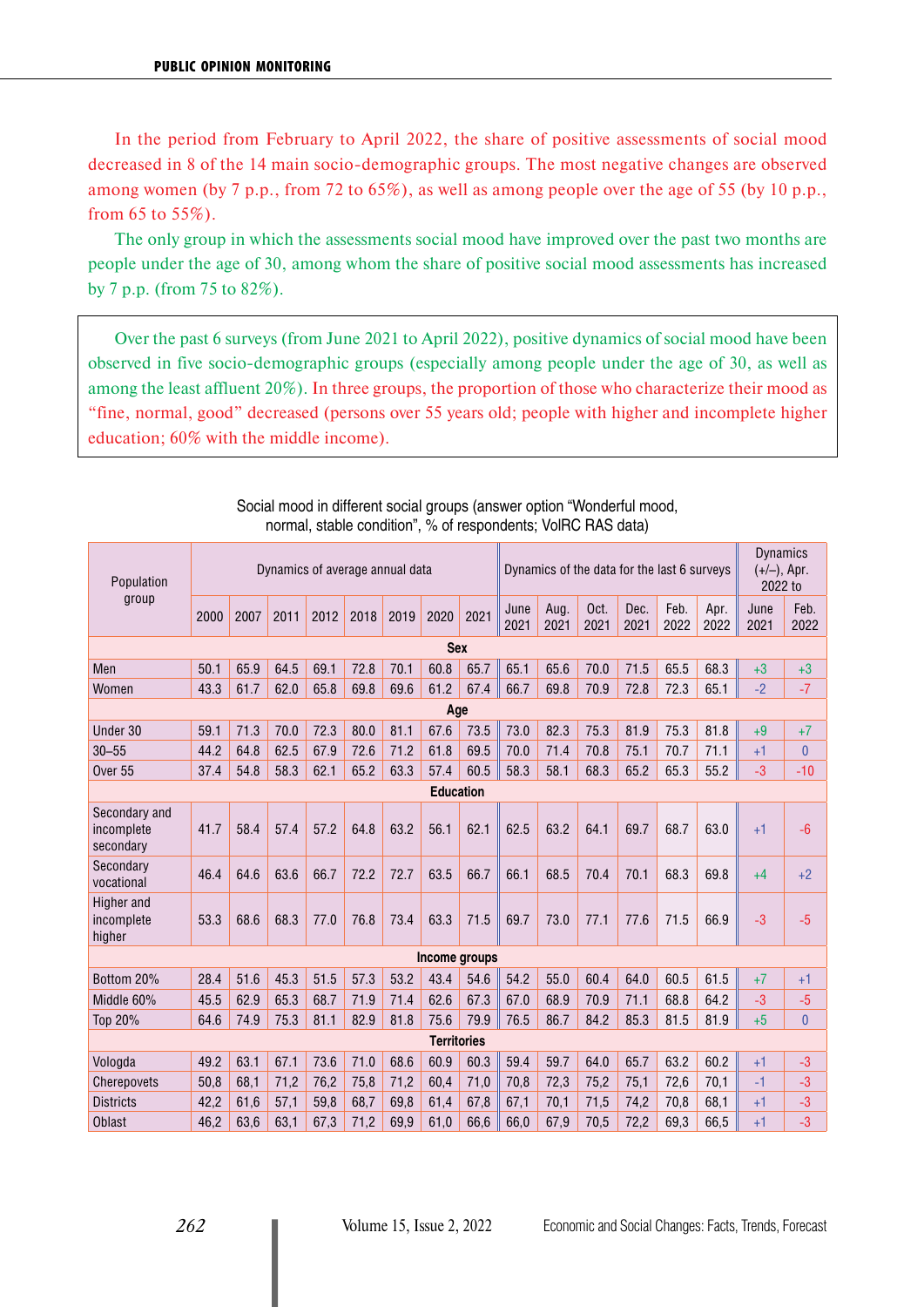#### **RESUME**

The main events of February 2022 were Russia's recognition of the independence of the Donetsk People's Republic and the Lugansk People's Republic (February 21, 2022)<sup>4</sup> and also the beginning of a special military operation on the territory of Ukraine (February 24, 2022). As the RF President noted, its purpose is "to protect people who, for eight years now, have been facing humiliation and genocide perpetrated by the Kiev regime… to demilitarize and denazify Ukraine, as well as bring to trial those who perpetrated numerous bloody crimes against civilians, including against citizens of the Russian Federation"<sup>5</sup>.

This event has had a significant impact on the nature of geopolitical processes, the international situation and the internal situation in Russia. The level of international political tension has sharply increased (primarily between Russia and NATO countries), new economic sanctions are being imposed

against our country on a daily basis, and there is an objective need for a comprehensive change in the vector of economic and cultural policy.

The events taking place on the world political arena and their implications for the Russian Federation have had a significant impact on the dynamics of public opinion.

**First, against the background of the tense political and economic situation, the level of support for the RF President and for the public administration system as a whole has significantly increased** (as evidenced by the increase in the level of approval of the work of the President's (by 8 p. p., from 48 to 56%), the Chairman of the RF Government (by 6 p. p., from 38 to 44%), the Vologda Oblast Governor (by 4 p. p., from 34 to 38%), the share of people whose interests are expressed by the United Russia party (by 3 p.p., from 31 to 34%), as well as by a noticeable increase in positive assessments regarding the success of the President's efforts to strengthen Russia's international position (by 5 p.p., from 42 to 47%)).

Moreover, we should note that the consolidation of society around the President is comprehensive: a noticeable (by 4 p.p. or more) increase in the level of approval of the head of state's work is observed in almost all major socio-demographic groups.

#### Dynamics of the level of approval of the RF President's work in February – April 2022 (% of respondents)

| Population group                      | Feb.<br>2022 | Apr.<br>2022 | Dynamics $(+/-)$<br>Apr. 2022 to<br>Feb.2022 |  |  |  |  |  |  |
|---------------------------------------|--------------|--------------|----------------------------------------------|--|--|--|--|--|--|
| Sex                                   |              |              |                                              |  |  |  |  |  |  |
| Men                                   | 45.9         | 51.7         | $+6$                                         |  |  |  |  |  |  |
| Women                                 | 49.7         | 60.1         | $+10$                                        |  |  |  |  |  |  |
| Age                                   |              |              |                                              |  |  |  |  |  |  |
| Under 30                              | 51.6         | 50.9         | 0                                            |  |  |  |  |  |  |
| $30 - 55$                             | 44.4         | 55.5         | $+11$                                        |  |  |  |  |  |  |
| Over <sub>55</sub>                    | 51.0         | 59.4         | $+8$                                         |  |  |  |  |  |  |
| <b>Education</b>                      |              |              |                                              |  |  |  |  |  |  |
| Secondary and<br>incomplete secondary | 44.0         | 48.3         | $+4$                                         |  |  |  |  |  |  |
| Secondary vocational                  | 48.5         | 59.2         | $+11$                                        |  |  |  |  |  |  |
| Higher and incomplete<br>higher       | 54.2         | 63.8         | $+10$                                        |  |  |  |  |  |  |
| Income groups                         |              |              |                                              |  |  |  |  |  |  |
| Bottom 20%                            | 37.0         | 41.1         | $+4$                                         |  |  |  |  |  |  |
| Middle 60%                            | 50.4         | 57.6         | $+7$                                         |  |  |  |  |  |  |
| Top 20%                               | 56.5         | 63.4         | $+7$                                         |  |  |  |  |  |  |
| <b>Territories</b>                    |              |              |                                              |  |  |  |  |  |  |
| Vologda                               | 38.8         | 48.1         | $+9$                                         |  |  |  |  |  |  |
| Cherepovets                           | 53.3         | 62.0         | $+9$                                         |  |  |  |  |  |  |
| <b>Districts</b>                      | 50.1         | 57.7         | $+8$                                         |  |  |  |  |  |  |
| <b>Oblast</b>                         | 48.0         | 56.3         | $+8$                                         |  |  |  |  |  |  |

<sup>4</sup> Presidential Decree on recognizing the Donetsk People's Republic. Available at: http://publication.pravo.gov.ru/Document/ View/0001202202220002; Presidential Decree on recognizing the Lugansk People's Republic. Available at: http://publication. pravo.gov.ru/Document/View/0001202202220001

<sup>&</sup>lt;sup>5</sup> Address of the President of the Russian Federation to the citizens of Russia on February 24, 2022. Official website of the RF President. Available at: http://www.kremlin.ru/events/president/news/67843